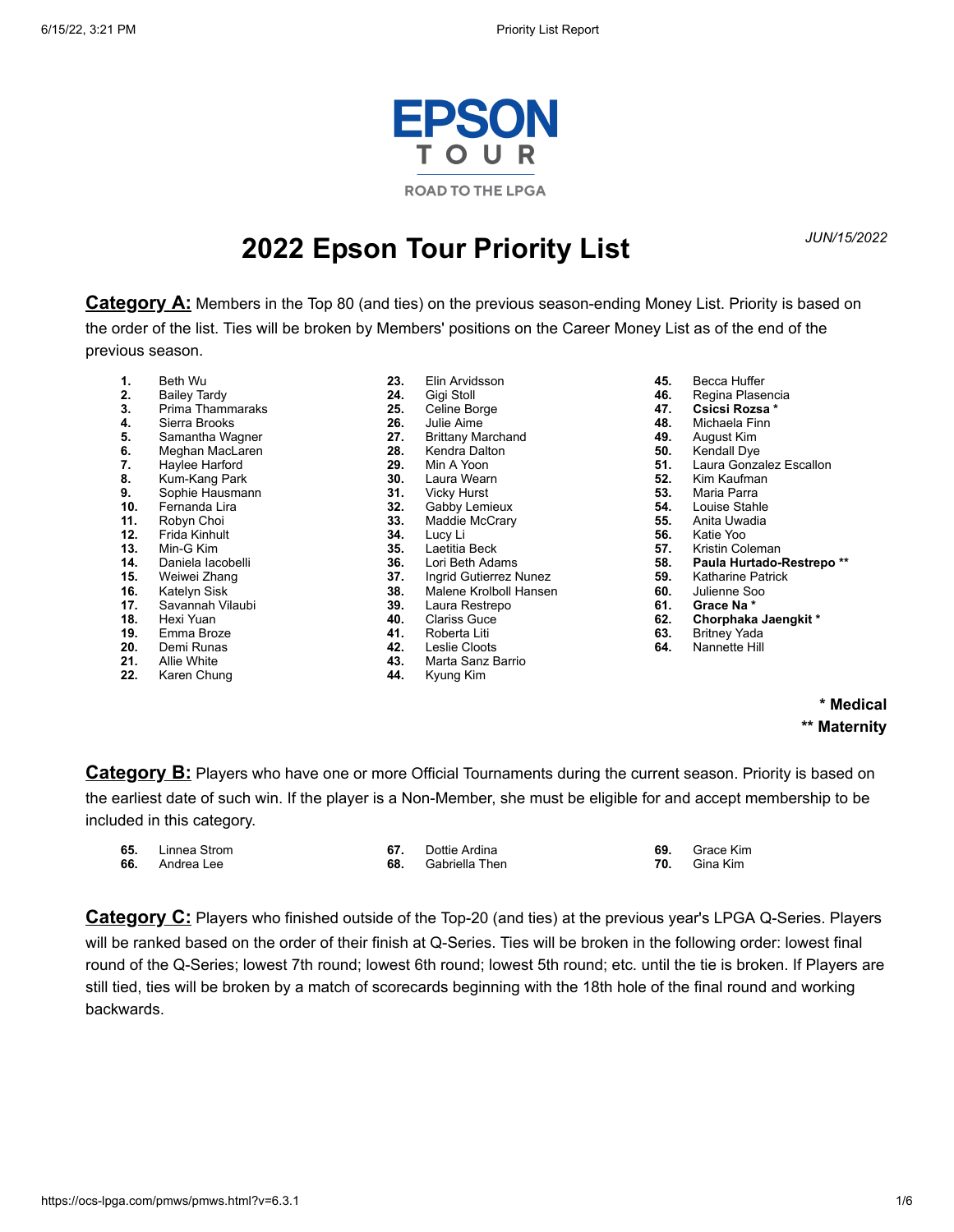| 71. | Agathe Laisne          | 91.  | Jing Yan            | 111. | Polly Mack (a)       |
|-----|------------------------|------|---------------------|------|----------------------|
| 72. | Sanna Nuutinen         | 92.  | Milagros Chaves     | 112. | <b>Haley Moore</b>   |
| 73. | Alana Uriell           | 93.  | Lindy Duncan        | 113. | <b>Esther Lee</b>    |
| 74. | Gemma Dryburgh         | 94.  | Kristen Gillman     | 114. | Dani Holmqvist       |
| 75. | Olivia Cowan           | 95.  | Youngin Chun*       | 115. | Maddi Caldwell-Young |
| 76. | Lauren Hartlage        | 96.  | Pavarisa Yoktuan    | 116. | Sarah Burnham        |
| 77. | <b>Brooke Matthews</b> | 97.  | Anne van Dam        | 117. | Louise Ridderstrom   |
| 78. | Yu-Sang Hou            | 98.  | Ching Huang         | 118. | AJ Newell *          |
| 79. | Liz Nagel              | 99.  | Kiira Riihijarvi    | 119. | Luna Sobron Galmes   |
| 80. | Kaitlyn Papp           | 100. | Beatrice Wallin (a) | 120. | Jaclyn Lee           |
| 81. | Maddie Szeryk          | 101. | Sydnee Michaels     | 121. | Brianna Do           |
| 82. | Caroline Inglis        | 102. | Selena Costabile    | 122. | Nuria Iturrioz       |
| 83. | Linn Grant             | 103. | Alena Sharp         | 123. | Teresa Toscano       |
| 84. | Nicole Broch Estrup    | 104. | Karen Fredgaard     | 124. | Hyo Joon Jang        |
| 85. | Mariah Stackhouse      | 105. | Klara Spilkova      | 125. | Ssu-Chia Cheng       |
| 86. | Jessica Peng           | 106. | Sofia Garcia        | 126. | Alyaa Abdulghany     |
| 87. | Sarah Jane Smith       | 107. | Kim Metraux         | 127. | Sarah White          |
| 88. | Karis Davidson         | 108. | Alejandra Llaneza   | 128. | Virginia Elena Carta |
| 89. | Kristy McPherson       | 109. | Mi Hyang Lee        | 129. | Min Seo Kwak         |
| 90. | <b>Tristyn Nowlin</b>  | 110. | <b>Tiffany Chan</b> |      |                      |
|     |                        |      |                     |      |                      |

**\* Medical**

**Category D:** Players at Stage II of the previous year's LPGA Qualifying Tournament who advance to LPGA Q-Series, but either do not compete in or do not complete Q-Series. Players will be ranked based on the order of their finish at Stage II. Ties will be broken in the following order: lowest final round; lowest 3rd round; lowest 2nd round; lowest 1st round; match of score cards beginning with the 18th hole of the final round and working backwards.

**130.** Xiaowen Yin

**131.** Alexa Pano

**Category E:** Members in the Top 80 of the current year's Money List after the First Reshuffle Tournament with priority based on the order of the list. For the remaining Official Tournaments of the year, Members in the Top 80 on the current year's Money List after the Second Reshuffle Tournament. Priority is based on the order of the list. Ties are broken by the Members' positions on the current year's Priority List as of the commitment deadline for each respective reshuffle tournament.

- **132.** Yan Liu
- **133.** Daniela Darquea
- **134.** Natalie Srinivasan
- **135.** Amelia Garvey
- **136.** Hira Naveed
- **137.** Jillian Hollis
- **138.** Maria Fernanda Torres
- **139.** Nishtha Madan
- **140.** Jessica Porvasnik
- **141.** Jaravee Boonchant
- **142.** Gabriela Ruffels
- **143.** Katherine Smith

**144.** Kathleen Scavo

- **145.** Ana Paula Valdes
- **146.** Yue Ren
- **147.** Lauren Cox
- **148.** Emilee Hoffman
- **149.** Kennedy Swann

**Category F:** LPGA Tour members on the current-year's LPGA Priority List. Priority determined in the following order (maximum of 12 players): - On a week when both Tours play, priority will be given to LPGA Tour Members based on their position on the current year's LPGA Priority List as of the commitment deadline. An LPGA Tour Member may only play in the Official Tournament through this category if she is not eligible to gain entry into the LPGA field; unless she is playing a test event per the LPGA Medical Extension Policy. - On an off-week for the LPGA, priority will be given to LPGA Tour Members based on their position on the current year's LPGA Priority List beginning with the 61st player on the list and working downward.

| <b>150.</b> Haru Nomura   | <b>153.</b> Kris Tamulis     |
|---------------------------|------------------------------|
| <b>151.</b> Vivian Hou    | <b>154.</b> Silvia Cavalleri |
| <b>152.</b> Celine Herbin | <b>155.</b> Amelia Lewis     |

**156.** Pannarat Thanapolboonyaras **157.** Lee Lopez

**Category G:** After the First Reshuffle Tournament, Members in Categories H through N who have earned official money will be re-seeded into Category G. Members placed into Category G will be ranked in the order of their position on the current year's Official Money List through the First Reshuffle Tournament. Members will remain in this category until the next reshuffle. After the Second Reshuffle Tournament, Members in Categories G, and H through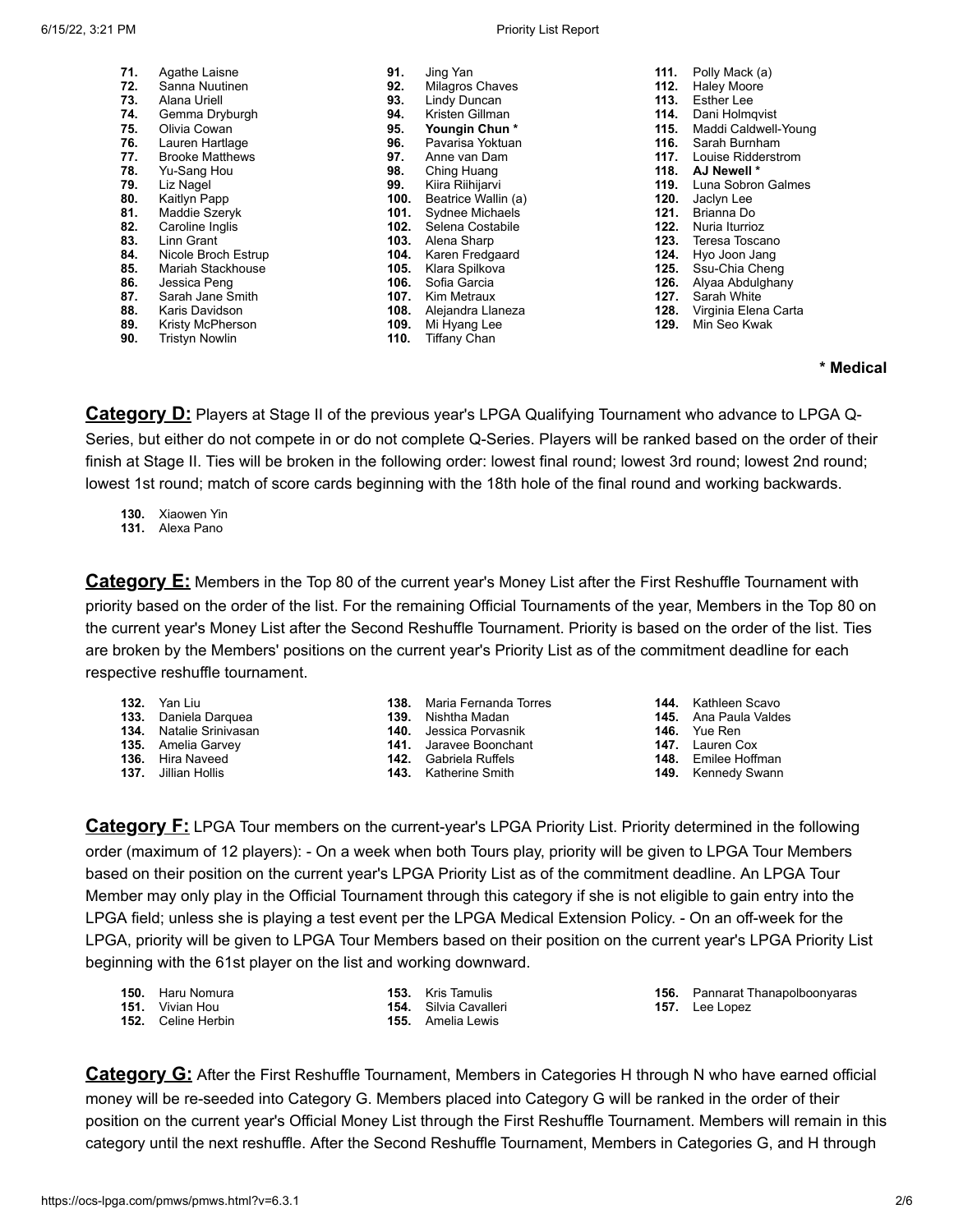N, who have earned official money will be re-seeded into Category G. Members placed into Category G will be ranked in the order of their position on the current year's Official Money List through the Second Reshuffle Tournament. Members will remain in this category for the remainder of the calendar year. For all reshuffles, ties are broken by the Members' positions on the current year's Priority List as of the commitment deadline for each respective reshuffle tournament.

- **158.** Maja Stark
- **159.** Lisa Pettersson
- **160.** Brynn Walker **161.** Soo Jin Lee
- **162.** Rachel Stous
- 
- **163.** Siyun Liu **164.** Greta Isabella Voelker
- **165.** Amy Lee
- 
- **166.** Michelle Piyapattra
- 
- 
- **167.** Lindsey McCurdy
- **168.** Riley Rennell
- **169.** Moeka Nishihata
- **170.** Binny Lee
- **171.** Brittany Fan
- **172.** Maria Fernanda Escauriza **173.** Ho-yu An
- 
- **174.** Alazne Urizar Zapata **175.** Rebecca Lee-Bentham
- **176. Karah Sanford \***
- **177.** Dorsey Addicks
- **178.** Karen Kim
- **179.** Kaitlin Milligan
- 
- **180.** Pauline Del Rosario
- **181.** Pinyada Kuvanun
- **182.** Alisa Rodriguez
- **183.** Kenzie Wright
- **184.** Karolina Vlckova
- **185.** Xiaolin Tian **186.** Sherman Santiwiwatthanaphong
- 
- **187.** Kelly Whaley<br>**188.** Kaley In
- **188.** Kaley In **189.** Jessica Welch
- **190.** Pilar Echeverria

## **\* Medical**

**Category H:** Previous year's LPGA Tour members without current year LPGA membership status; and previous year's LPGA Tour members who were unable to compete at or complete the previous year's LPGA Qualifying Tournament for medical reasons and/or exceptional circumstances of an unavoidable nature, as approved and determined solely by the LPGA. Players will be ranked in the order of their position on previous year's LPGA Priority List as of January 1 of the previous year.

- **191.** Mind Muangkhumsakul
- **192.** Yui Kawamoto
- **193.** Suzuka Yamaguchi
- **194.** Maia Schechter **195.** Yujeong Son **196.** Jiwon Jeon
- **197. Olafia Kristinsdottir \*\* 198.** Jenny Haglund

```
** Maternity
```
**Category I:** Players finishing in the Top 80 (and ties) at Stage II of the previous year's LPGA Qualifying Tournament, who do not advance to Q-Series. Players will be ranked based on the order of their finish at Stage II. Ties will be broken in the following order: lowest final round; lowest 3rd round; lowest 2nd round; lowest 1st round; match of score cards beginning with the 18th hole of the final round and working backwards.

| <b>199.</b> Valentina Haupt | <b>202.</b> Kultida Pramphun | <b>205.</b> Kylie Henry   |
|-----------------------------|------------------------------|---------------------------|
| <b>200.</b> Auston Kim      | <b>203.</b> Paz Marfa Sans   | <b>206.</b> Tija Koivisto |
| <b>201.</b> Alice Hewson    | <b>204.</b> Lakareber Abe    |                           |

**Category J:** Members finishing Nos. 81-100 (and ties) on the previous season-ending Money List. Priority is based on the order of the list. Ties will be broken by Members' positions on the Career Money List as of the end of the previous season.

| 207. | Janet Mao |
|------|-----------|
|------|-----------|

**208.** Karoline Stormo **209.** Sarah Hoffman

**Category K:** Remaining players who complete 72 holes at Stage II of the previous year's LPGA Qualifying Tournament (i.e., players not included in Category I above). Players will be ranked based on the order of their finish at Stage II. Ties will be broken in the following order: lowest final round; lowest 3rd round; lowest 2nd round; lowest 1st round; match of score cards beginning with the 18th hole of the final round and working backwards.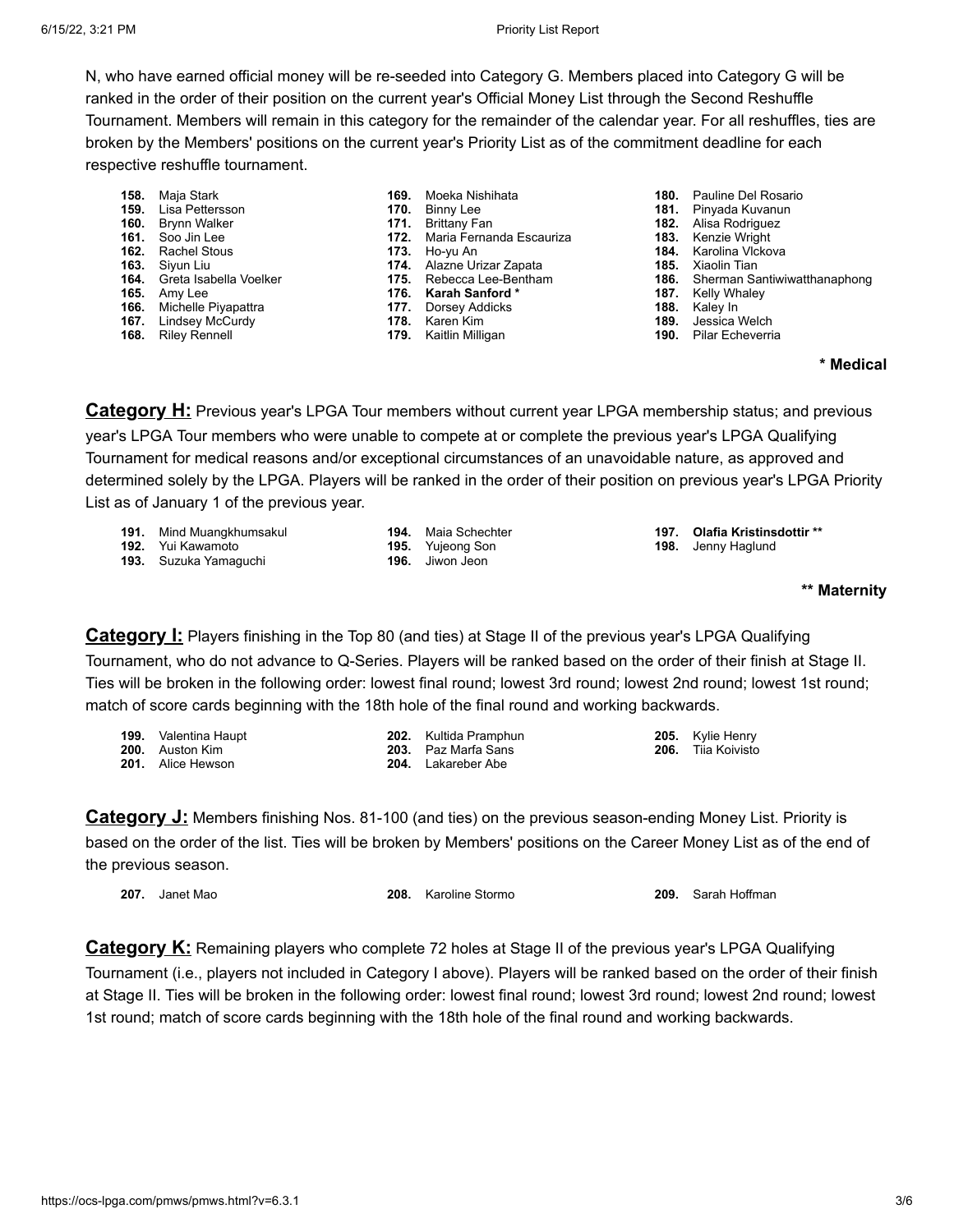#### 6/15/22, 3:21 PM Priority List Report

| 210. | Helen Kreuzer          | 230. | Molly Skapik                  | 250. | Shasta Averyhardt    |
|------|------------------------|------|-------------------------------|------|----------------------|
| 211. | Kaleigh Telfer         | 231. | Chanoknan Angurasaranee       | 251. | Maggie Ashmore       |
| 212. | Katherine Zhu          | 232. | Elodie Chapelet               | 252. | Sara Kjellker        |
| 213. | Peerada Piddon         | 233. | <b>Breanne Jones</b>          | 253. | Caroline Hwang       |
| 214. | Ana Pelaez Trivino     | 234. | Linda Osala **                | 254. | <b>Emily Mahar</b>   |
| 215. | Carley Cox             | 235. | Cindy Ha                      | 255. | Emma Thorngren       |
| 216. | Libby Winans           | 236. | Jacquelyn Eleey               | 256. | Mohan Du             |
| 217. | Kirsty Hodgkins (a)    | 237. | Alexis Belton                 | 257. | Leonie Harm          |
| 218. | <b>Renate Grimstad</b> | 238. | Naomi Ko                      | 258. | Ginger Howard        |
| 219. | Yu-Ju Chen             | 239. | Stephanie Na                  | 259. | Nicole Autrique      |
| 220. | Babe Liu               | 240. | Anna Appert Lund              | 260. | Elise Bradley        |
| 221. | Ines Laklalech         | 241. | Annika Clark                  | 261. | Sarah Joy Shipley    |
| 222. | <b>Tess Hackworthy</b> | 242. | Lucia Polo                    | 262. | Luciane Lee **       |
| 223. | Elena Hualde Zuniga    | 243. | Chih-Min Chen                 | 263. | Olivia Mehaffey      |
| 224. | Chinatsu Kobayashi     | 244. | <b>Ashley Tait-Wengert **</b> | 264. | Maria Balcazar       |
| 225. | <b>Brenda Gonzalez</b> | 245. | Gabrielle Shipley             | 265. | Mia Landegren        |
| 226. | Camden Morrison        | 246. | Brigitte Thibault (a)         | 266. | Anna Redding         |
| 227. | Samantha Troyanovich   | 247. | Yoonmin Han                   | 267. | Abby Herrmann        |
| 228. | Marissa Kirkwood       | 248. | <b>Lizzie Prior</b>           | 268. | Amanda Hollandsworth |
| 229. | Abegail Arevalo        | 249. | Pun Chanachai                 | 269. | Cara Gorlei          |

## **\*\* Maternity**

**Category L:** Members finishing Nos. 101-125 (and ties) on the previous season-ending Money List. Priority is based on the order of the list. Ties will be broken by Members' positions on the Career Money List as of the end of the previous season.

| 270. Taylor Totland<br><b>271.</b> Moa Folke | 272. Ji Eun Baik<br>273. Harang Lee | 274. Sierra Sims |
|----------------------------------------------|-------------------------------------|------------------|
|                                              |                                     |                  |

**Category M:** Players at Stage I of the previous year's LPGA Qualifying Tournament who advance to Stage II, but either do not compete in or do not complete Stage II. Players will be ranked based on the order of their finish at Stage I. Ties will be broken in the following order: lowest final round; lowest 3rd round; lowest 2nd round; lowest 1st round; match of score cards beginning with the 18th hole of the final round and working backwards.

### **275.** Huize Lian

**Category N:** Players who complete 54 holes at Stage I of the previous year's LPGA Qualifying Tournament, but do not advance to Stage II. Players will be ranked based on the order of their finish at Stage I. Ties will be broken in the following order: lowest final round; lowest 3rd round; lowest 2nd round; lowest 1st round; match of score cards beginning with the 18th hole of the final round and working backwards.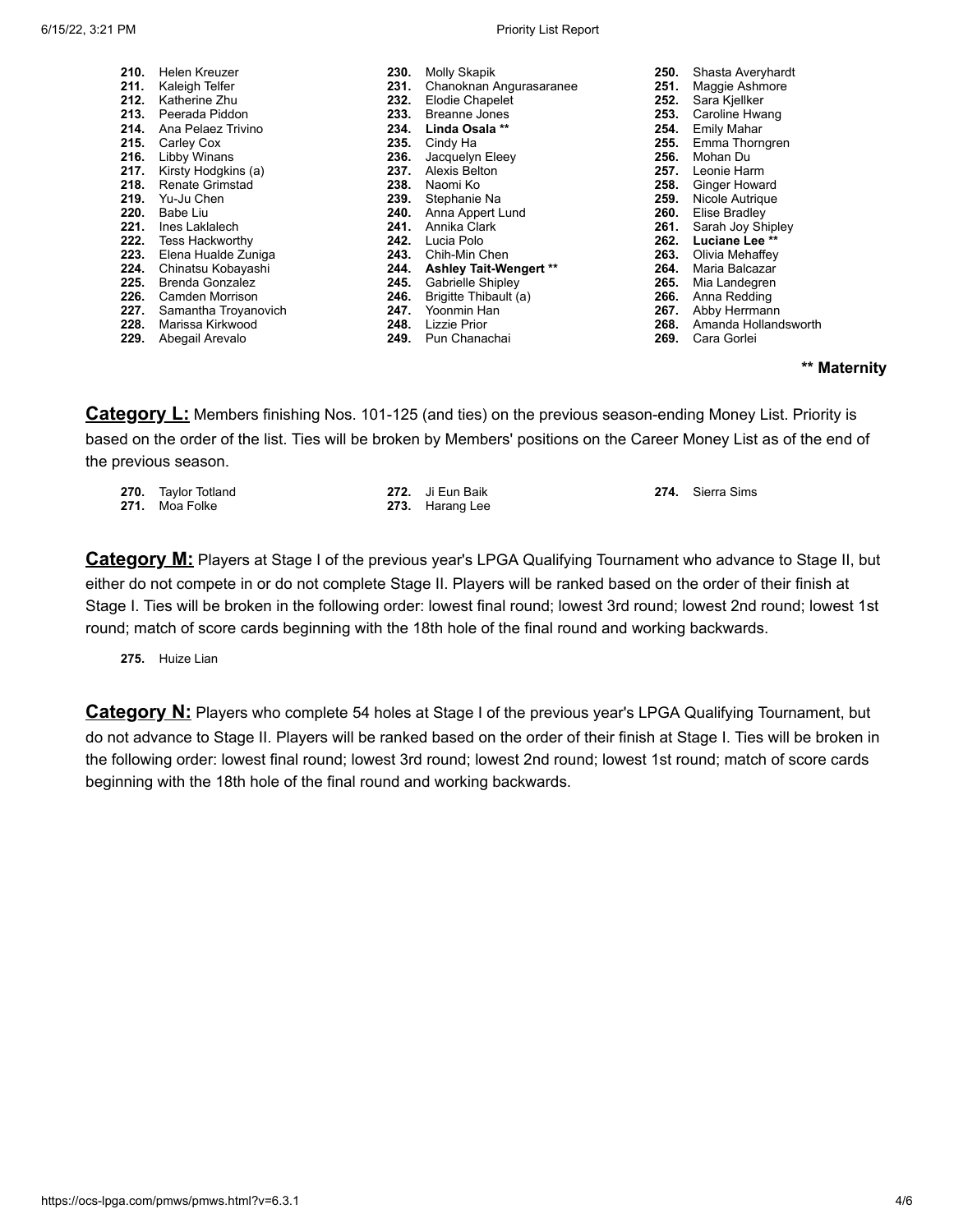## 6/15/22, 3:21 PM Priority List Report

| 276.         | Stephanie Bunque                                   |
|--------------|----------------------------------------------------|
| 277.<br>278. | Jamie Huo<br>Julie Houston                         |
| 279.         | Sandra Angulo Minarro                              |
| 280.         | Megan Osland                                       |
| 281.         | Munchin Keh                                        |
| 282.<br>283. | Destiny Lawson<br>Suzie Lee                        |
| 284.         | <b>Emily Penttila</b>                              |
| 285.         | Shinnaphatcha Phuchanbanchob                       |
| 286.         | Nicole Budnik                                      |
| 287.<br>288. | Paige Crawford                                     |
| 289.         | Hannah Arnold<br>Noemie Pare                       |
| 290.         | Panitta Yusabai                                    |
| 291.         | <b>Ashely Shim</b>                                 |
| 292.<br>293. | Tara Finigan<br>Hee Ying Loy                       |
| 294.         | Bi Shin                                            |
| 295.         | Mim Sangkapong                                     |
| 296.         | <b>Christina Foster</b>                            |
| 297.<br>298. | Camila Serrano                                     |
| 299.         | Teresa Diez Moliner (a)<br>Alexandra Swayne        |
| 300.         | Lois Kaye Go (a)                                   |
| 301.         | Payton Schanen                                     |
| 302.         | Victoria Huskey<br>Ann Parmerter                   |
| 303.<br>304. | <b>Holland Shourds</b>                             |
| 305.         | Katherine Hollern                                  |
| 306.         | Jaime Jacob                                        |
| 307.         | Julianne Alvarez                                   |
| 308.<br>309. | <b>Hailey Davidson</b><br><b>Elizabeth Schultz</b> |
| 310.         | Maddie Ardueser (a)                                |
| 311.         | Sarah D. Brown                                     |
| 312.         | Bobbi Stricker                                     |
| 313.<br>314. | Maria Bohorquez (a)<br>Nikita Arjun                |
| 315.         | Thitapa Pakdeesettakul (a)                         |
| 316.         | Marta Perez Sanmartin                              |
| 317.<br>318. | Clare Legaspi<br><b>Kasey Miller</b>               |
| 319.         | Amanda Kim                                         |
| 320.         | Yu Eun Kim                                         |
| 321.         | Aimee Caligiore                                    |
| 322.<br>323. | Laura Hoskin<br>Erin Harper                        |
| 324.         | Elayna Bowser                                      |
| 325.         | Sera Tadokoro                                      |
| 326.         | Catherine O'Donnell                                |
| 327.<br>328. | Maria Herraez Galvez (a)<br>Cecily Overbey         |
| 329.         | Samantha Perrotta (a)                              |
| 330.         | Erika Smith                                        |
| 331.<br>332. | Macy Hubbard<br>Erynne Lee                         |
| 333.         | Genevieve Ling                                     |
| 334.         | Loretta Giovannettone                              |
| 335.         | Linda Wang                                         |
| 336.<br>337. | Ana Ruiz Laphond<br>Morgan Reimler                 |
| 338.         | Tereza Melecka (a)                                 |
| 339.         | Kelsey Sear                                        |
| 340.         | Eryn Ellis                                         |
| 341.<br>342. | Brogan McKinnon<br>Clara Moyano Reigosa (a)        |
| 343.         | Samantha Vodry                                     |
| 344.         | Brooke Baker                                       |
| 345.         | <b>Jess Whitting</b>                               |
| 346.<br>347. | Mariel Galdiano<br>Louise Olsson                   |
| 348.         | Sandy Choi                                         |
| 349.         | Soyoung Hwang                                      |
| 350.         | Amanda Gartrell                                    |
| 351.<br>352. | Nayan Calsin Murdoch<br>Alice Duan                 |
|              |                                                    |

| 353.         | Kayla Thompson                                  |
|--------------|-------------------------------------------------|
| 354.         | Micheala Williams                               |
| 355.         | Sarah Rhee                                      |
| 356.<br>357. | Paola Pavon<br>Eunice Yi                        |
| 358.         | Jasmine Cabajar                                 |
| 359.         | Chelsea Dantonio                                |
| 360.         | Yudika Rodriguez                                |
| 361.         | Marion Debove (a)                               |
| 362.<br>363. | Julie Ju                                        |
| 364.         | Wenyung Keh<br><b>Allie Knight</b>              |
| 365.         | Katelyn Wright                                  |
| 366.         | Olivia Benzin                                   |
| 367.         | Kotowa Hato                                     |
| 368.<br>369. | Kristin Chung<br>Valerie Tanguay                |
| 370.         | <b>Madison Frerking</b>                         |
| 371.         | Saaniya Sharma                                  |
| 372.         | Carolin Chang                                   |
| 373.         | Lizzie Win                                      |
| 374.<br>375. | Mikayla Fitzpatrick<br>Kaeli Jones              |
| 376.         | Katherine Muzi (a)                              |
| 377.         | Luiza Altmann                                   |
| 378.         | Gabrielle Gibson                                |
| 379.         | Maddie Luitwieler                               |
| 380.<br>381. | <b>Brigitte Dunne</b><br>Emma Jandel            |
| 382.         | Julia Stevenson                                 |
| 383.         | Sidney Witt (a)                                 |
| 384.         | Danielle Lemek                                  |
| 385.         | Palmer Bosanko                                  |
| 386.         | Jordy LaBarbera                                 |
| 387.<br>388. | Sydney Maluenda<br>Samantha Richdale            |
| 389.         | Emily Lauterbach (a)                            |
| 390.         | Corinne Viden                                   |
| 391.         | Julie Hovland (a)                               |
| 392.<br>393. | Dree Fausnaugh<br>Heather Shake                 |
| 394.         | <b>Madison Barnett</b>                          |
| 395.         | Sharmila Nicollet                               |
| 396.         | Diana McDonald (a)                              |
| 397.         | Chae Park                                       |
| 398.<br>399. | Mackenzie Barrie<br>Rhiannon Jones              |
| 400.         | Mari Chun                                       |
| 401.         | Kyle Fraser (a)                                 |
| 402.         | Kate Machado                                    |
| 403.         | Jenny Ayala Mojica                              |
| 404.<br>405. | <b>Ellinor Haag</b><br>Amy Ruengmateekhun       |
| 406.         | Anne Yu                                         |
| 407.         | Marisa Messana                                  |
| 408.         | Yoonhee Kim Kim                                 |
| 409.         | Kelly Hooper (a)<br>Jieming Yang (a)            |
| 410.<br>411. | Katelyn Gilmore                                 |
| 412.         | <b>Madison Riggs</b>                            |
| 413.         | Erikah Neger                                    |
| 414.         | Doey Choi                                       |
| 415.         | Madison Moosa                                   |
| 416.<br>417. | Ya-Chun Chang (a)<br>Katelyn Chipman            |
| 418.         | Karen Miyamoto                                  |
| 419.         | Kesaree Rojanapeansatith                        |
| 420.         | Doyeon Park                                     |
| 421.         | Maria Emma Edwards                              |
| 422.<br>423. | Sunshine C. Baraquiel<br><b>Tiffany Robbins</b> |
| 424.         | Audra Kepler                                    |
| 425.         | Valerie Hernandez (a)                           |
| 426.         | Isabella Leung                                  |
| 427.         | Jessica Dreesbeimdieke<br>Carolina Sandstrom    |
| 428.         |                                                 |

|      | 424. Audra Kepler      |
|------|------------------------|
| 425. | Valerie Hernandez (a)  |
| 426. | Isabella Leung         |
| 427. | Jessica Dreesbeimdieke |
| 428. | Carolina Sandstrom     |
| 429. | Dorthea Forbrigd       |

| 430.         | Hannah Gregg                         |
|--------------|--------------------------------------|
| 431.         | Katrina Prendergast                  |
| 432.         | Victoria Zheng (a)                   |
| 433.         | <b>Marion Duvernay</b>               |
| 434.         | Betsy Kelly                          |
| 435.         | Natalie Vivaldi                      |
| 436.         | Madison Corley (a)                   |
| 437.         | Shweta Mansingh                      |
| 438.<br>439. | Holly Clyburn<br>Cristina Picariello |
| 440.         | Lauren Tibbets                       |
| 441.         | Angela Aung                          |
| 442.         | Tzu-Chi Lin                          |
| 443.         | Natsumi Nakanishi                    |
| 444.         | Gyuri Sim                            |
| 445.         | Kendall Allen                        |
| 446.         | Andriel Aimua                        |
| 447.         | Haley Sturgeon                       |
| 448.         | Taylor Howerton                      |
| 449.         | Clara Young                          |
| 450.         | <b>Emily Laskin</b>                  |
| 451.         | Anna Lesher                          |
| 452.         | Michele Chun                         |
| 453.         | Alicia Reggiannini                   |
| 454.         | Elsa Diaz                            |
| 455.         | <b>Michelle Forsland</b>             |
| 456.         | <b>Emilyee McGiles</b>               |
| 457.         | Jessica Williams                     |
| 458.         | <b>Skyesong Alexis</b>               |
| 459.         | Lexi Salberg                         |
| 460.         | Constanza Jofre                      |
| 461.         | Brenna Lervick                       |
| 462.<br>463. | <b>Emmy Martin</b><br>Simone Strauss |
| 464.         | <b>Flor Canedo</b>                   |
| 465.         | Elizabeth Moon                       |
| 466.         | Beau Bremer                          |
| 467.         | Veronica Joels (a)                   |
| 468.         | Delaney Shah                         |
| 469.         | Noelle Maertz (a)                    |
| 470.         | Tatiana Wijaya                       |
| 471.         | Daniela Mariscal                     |
| 472.         | Josee Doyon                          |
| 473.         | Shanequa Valentine                   |
| 474.         | Tuan Yu Chiang                       |
| 475.         | Rachel Jones                         |
| 476.         | Michele Nash                         |
| 477.         | Anastasia Mickan                     |
| 478.<br>479. | Hannah Hellyer<br>Aneta Abrahamova   |
| 480.         | Daniela Recla                        |
| 481.         | Maria Donado                         |
| 482.         | Ramya Meenakshisundaram              |
| 483.         | <b>Stephanie Tucker</b>              |
| 484.         | Ariana Macioce                       |
| 485.         | Heather McGinnis (a)                 |
| 486.         | <b>Charlotte Alran</b>               |
| 487.         | Amber Bosworth                       |
| 488.         | Charlotte Charrayre (a)              |
| 489.         | Pearl Jin                            |
| 490.         | Alexandra Phillips                   |
| 491.         | Kaila Higgins (a)                    |
| 492.         | Stephanie Moorberg                   |
| 493.         | Carolina Rotzinger Ballestero        |
| 494.         | Anna Marina Hedlund                  |
| 495.         | Karen Zambrano Ruiz (a)              |
| 496.<br>497. | Shiori Ehara<br>Kayla Lawrence       |
| 498.         | Meghan Moore                         |
| 499.         | Elizabeth Wang                       |
| 500.         | <b>Tori Peers</b>                    |
| 501.         | Anna Minami                          |
| 502.         | <b>Hailey White</b>                  |
| 503.         | Namuunaa Nadmid (a)                  |

**504.** Mariam Colon Vilchis